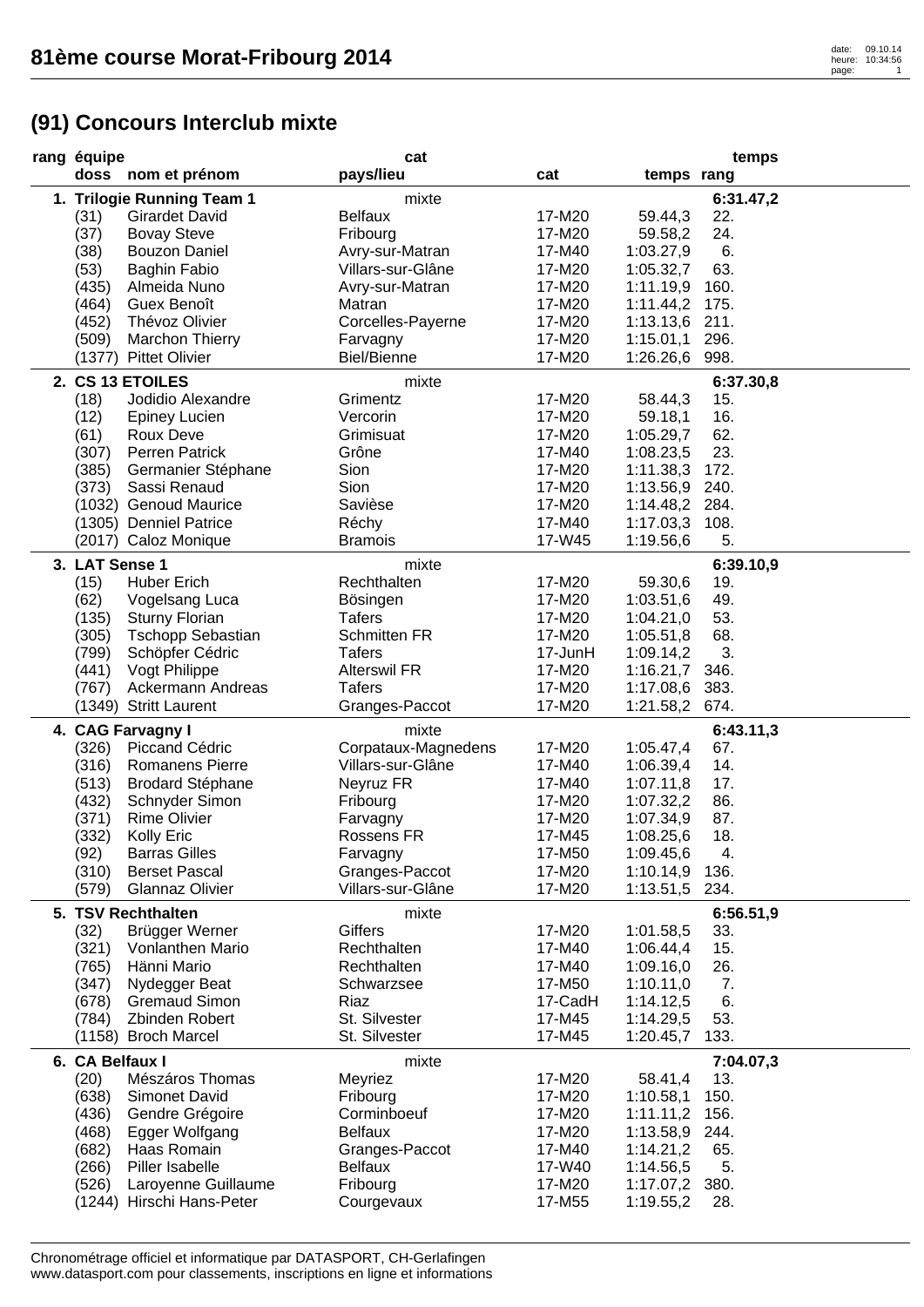## **(91) Concours Interclub mixte**

| rang équipe                                    | cat                  |         |                 | temps     |
|------------------------------------------------|----------------------|---------|-----------------|-----------|
| doss nom et prénom                             | pays/lieu            | cat     | temps rang      |           |
| 7. CAG Farvagny II                             | mixte                |         |                 | 7:22.29,8 |
| (634)<br><b>Roch Thierry</b>                   | Rossens FR           | 17-JunH | 1:11.42,2       | 8.        |
| (383)<br><b>Terreaux Bernard</b>               | Vuisternens-en-Ogoz  | 17-M60  | 1:12.42,0       | 3.        |
| (404)<br><b>Dubey Nicolas</b>                  | Neyruz FR            | 17-M45  | 1:13.24,3       | 46.       |
| (408)<br>Geinoz Antoine                        | Farvagny             | 17-M55  | 1:13.42,7       | 9.        |
| (697)<br>Legrix Samuel                         | Vuisternens-en-Ogoz  | 17-M40  | 1:13.58,9       | 58.       |
| (1044) Grünenfelder Christian                  | Vuisternens-en-Ogoz  | 17-JunH | 1:16.59,7       | 22.       |
| (1202) Ayer Serge                              | Farvagny             | 17-M45  | 1:21.43,1       | 148.      |
| 8. Footing Club Lausanne 3                     | mixte                |         |                 | 7:28.21,6 |
| (46)<br>Gilliéron Christophe                   | Morges               | 17-M45  | 1:05.16,2       | 3.        |
| (339)<br>Perez Raoul                           | Cugy VD              | 17-M45  | 1:09.16,8       | 23.       |
| Vallotton François<br>(377)                    | Lucens               | 17-M60  | 1:16.32,1       | 5.        |
| (1338) Bühl Kevin                              | Aran                 | 17-M20  | 1:18.07,6 437.  |           |
| (605)<br><b>Torres Antonio</b>                 | Lausanne             | 17-M50  | 1:19.22,0       | 50.       |
| (1101) Selva Andrea                            | Lussery-Villars      | 17-M20  | 1:19.46,9 531.  |           |
| (2121) Burnier Christian                       | Cully                | 17-M50  | 1:23.26,9       | 103.      |
| (2198) Destraz Hervé                           | Neyruz-sur-Moudon    | 17-M40  | 1:27.19,8       | 319.      |
| 9. CARC Romont                                 | mixte                |         |                 | 7:57.20,0 |
| (330) Fleury Lucien                            | Villarimboud         | 17-M20  | 1:07.39,1       | 88.       |
| (345)<br>Pache Jean-Claude                     | Lussy FR             | 17-M45  | 1:08.29,9       | 21.       |
| (2670) Joye Denis                              | Villarsiviriaux      | 17-M40  | 1:23.33,3 223.  |           |
| (2100) Delabays Marc                           | <b>Romont FR</b>     | 17-M40  | 1:24.09,1 237.  |           |
| (2045) Mooser André                            | Rossens FR           | 17-M45  | 1:25.55,2 245.  |           |
| (2734) Richoz-Hita Pascal                      | Romont FR            | 17-M40  | 1:27.33,4 323.  |           |
| (2575) Perritaz Joël                           | Villarlod            | 17-M45  | 1:27.49,4 291.  |           |
| (3485) Fleury Jacques-André                    | Villarimboud         | 17-M50  | 1:33.32,6 302.  |           |
| 10. CAG Favargny III                           | mixte                |         |                 | 7:59.52,3 |
| <b>Corpataux Nicolas</b><br>(558)              | Fribourg             | 17-M20  | 1:14.19,8       | 262.      |
| (2473) Kilchoer Florent                        | <b>Ecuvillens</b>    | 17-JunH | 1:15.38,7       | 19.       |
| (1102) Brülhart Benoit                         | <b>Ecuvillens</b>    | 17-M45  | 1:16.50,0       | 81.       |
| (1268) Macheret Bernard                        | Estavayer-le-Gibloux | 17-M45  | 1:22.31,9       | 161.      |
| (1325) Greca Josef                             | Rossens FR           | 17-M55  | 1:24.26,9       | 54.       |
| (2381) Chavaillaz Bernardin                    | <b>Ecuvillens</b>    | 17-M70  | 1:26.05,0       | 2.        |
| (2485) Chofflon Olivier                        | Farvagny-le-Petit    | 17-M40  | 1:32.19,3 450.  |           |
| (3200) Kolly Daniel                            | Villars-sur-Glâne    | 17-M55  | 1:32.46,4 140.  |           |
| (1275) Berset Philippe                         | Rueyres-St-Laurent   | 17-M20  | 1:40.29,0 1854. |           |
| 11. Trilogie Running Team 2                    | mixte                |         |                 | 8:07.06,0 |
| Jolliet Mathieu<br>(789)                       | Neyruz FR            | 17-M20  | 1:15.11,3       | 302.      |
| (2236) Baud Olivier                            | <b>Belfaux</b>       | 17-M40  | 1:19.45,5       | 158.      |
| (2117) Mezger Stefan                           | Grolley              | 17-M50  | 1:22.19,3       | 80.       |
| (1178) Nguyen Raphael                          | Villars-sur-Glâne    | 17-M20  | 1:22.25,7       | 704.      |
| (2038) Nieva Martin                            | Fribourg             | 17-M50  | 1:22.59,2       | 94.       |
| (3339) Minguely David                          | Domdidier            | 17-M20  | 1:24.25,0 864.  |           |
| (2375) Edenhofer Horst                         | Corminboeuf          | 17-M60  | 1:26.04,7       | 36.       |
| (6335) Beyries-Bengue Romain                   | Grolley              | 17-M20  | 1:30.09,3 1261. |           |
| 12. LAT Sense 2                                | mixte                |         |                 | 8:09.11,5 |
| (2290) Monteiro Filipe                         | <b>Tafers</b>        | 17-M40  | 1:16.08,0       | 85.       |
| (1591) Schöpfer Frank                          | <b>Brünisried</b>    | 17-M20  | 1:18.39,9       | 466.      |
| (1193) Zurkinden Andreas                       | <b>Tafers</b>        | 17-M45  | 1:19.44,2       | 120.      |
| (1431) Aebischer Gallus                        | St. Ursen            | 17-M45  | 1:21.29,2       | 140.      |
| (1395) Wittwer Erich                           | <b>Brünisried</b>    | 17-M50  | 1:21.52,3       | 75.       |
| (4125) De Gasparo Charles-Etienne Schmitten FR |                      | 17-M45  | 1:31.17,9 376.  |           |